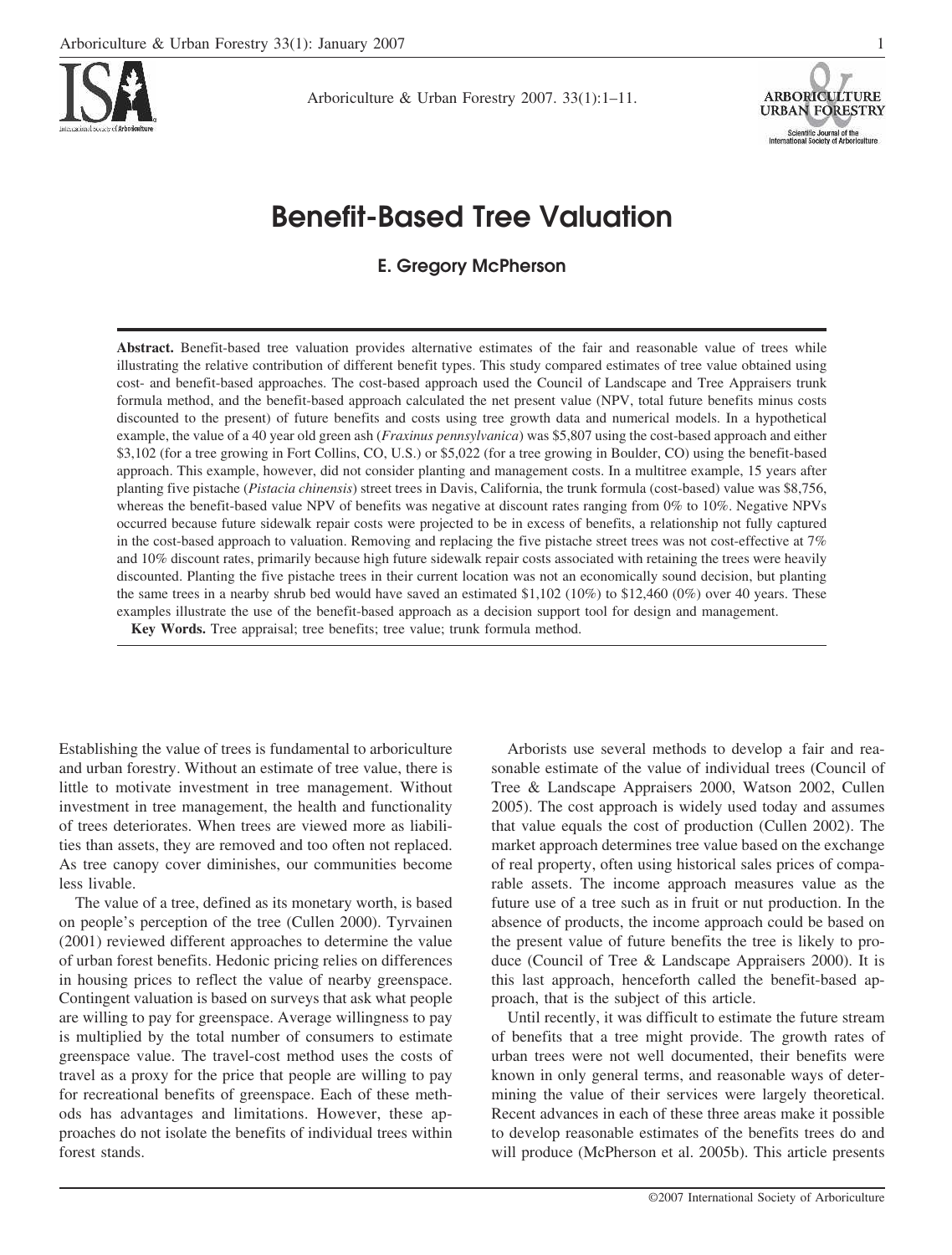two examples that demonstrate application of benefit-based tree valuation. The first estimates the value of a tree based on its replacement cost and based on the benefits it produces over 40 years. The second example estimates the current value of five street trees using cost- and benefit-based approaches. Ways that costs and benefits can be used to evaluate management decisions regarding tree removal and replanting are illustrated using the five-tree example.

## **METHODS—SINGLE-TREE EXAMPLE**

## **Cost Approach**

The trunk formula method (Council of Tree & Landscape Appraisers 2000), also called depreciated replacement cost, may be the most commonly used approach for estimating tree value. It assumes that the benefits inherent in a tree can be reproduced by replacing the tree and therefore, replacement cost is an indication of value (Cullen 2000). Replacement cost is depreciated to reflect differences in the benefits that would flow from an "idealized" replacement compared with the older and imperfect appraised tree.

The trunk formula method uses tree size, species, condition, and location factors to determine tree value. Tree size is measured, whereas species adaptability, condition, and location are assessed subjectively relative to a "high-quality" specimen and expressed as percentages. The equation is

Appraised Value = Basic Tree Cost  $\times$  Species%  $\times$  Condition%  $\times$  Location% Basic Tree Cost =  $[(TA_A - TA_R) \times Unit Cost]$ + Installed Cost

where

- Species  $% =$  rating of the species' longevity, maintenance requirements, and adaptability to the local growing environment (Council of Tree & Landscape Appraisers 2000). A higher percentage indicates a more appropriate species choice.
- Condition $%$  = rating of structural integrity and health; a higher percentage indicates better condition (Council of Tree & Landscape Appraisers 2000).
- Location  $\%$  = rating of the site itself (relative market value), contribution of the tree in terms of its aesthetic and functional attributes, and placement, which reflects the effectiveness of realizing benefits; location is the sum of site, contribution, and placement divided by three. A higher percentage indicates better location.
	- $TA_A$  = trunk area of appraised tree (cm<sup>2</sup>).

 $TA_R$  = trunk area of replacement tree (cm<sup>2</sup>). Unit  $Cost = cost of the largest available transplant$ able tree divided by  $TA_R$  (\$/cm<sup>2</sup>). Installed  $Cost = sum of the cost of the replacement tree$ (of size  $TA_R$ ) and its installation.

This example considers a green ash (*Fraxinus pennsylvanica*) that was planted approximately 6 m (19.8 ft) opposite the west-facing wall of a typical single-family residence in Fort Collins, Colorado, U.S. The trunk formula was used to estimate annual value as the tree grew for 40 years assuming that the tree's condition and location ratings remained constant. Annual growth was determined from regression equations of trunk diameter at breast height (dbh) on tree age. The best-fit growth equation was developed with data measured from 63 green ash street trees in Fort Collins during 2002 (McPherson et al. 2003).

Based on regional information, the unit cost was \$7.60/cm<sup>2</sup>  $(\$49/in^2)$  for a 6.4 cm (2.6 in) dbh tree with a replacement cost of \$240 (Cassel 2004). Installation cost was \$360 and installed cost was \$600. In the Rocky Mountain Regional Supplement (Cassel 2004), the species rating for green ash cultivars ranged from 50% to 70%, so a value of 60% was selected. Condition and location ratings were arbitrarily set at 70% and 80%, indicative of a tree in good health with a well-thinned crown located in an average neighborhood placed to protect the home from summer afternoon sun and enhance the property's curb appeal.

## **Benefit Approach**

A number of benefits and their monetized values were calculated for the same green ash tree located opposite the west wall of a typical residence in Fort Collins (see McPherson et al. 2003 for detailed information on the numerical models and assumptions). Growth data presented at 5 year intervals for 40 years after planting were annualized with linear interpolation. Benefits were modeled using tree growth and size data developed for green ash street trees in Fort Collins (Figure 1).

#### **Energy Savings**

Changes in building energy use resulting from tree shade were based on computer simulations that incorporated building, climate, and shading effects (McPherson and Simpson 1999). Typical meteorologic year (TMY) weather data for Denver and local building characteristics were used. The dollar values of electrical energy (\$0.78/kWh) and natural gas (\$0.068/MJ [\$0.072/kBtu]) were based on retail residential electricity and natural gas prices obtained from local utilities (Table 1).

#### **Atmospheric Carbon Dioxide Reductions**

Sequestration, the net rate of  $CO<sub>2</sub>$  storage in above- and belowground biomass over the course of one growing season, was calculated with Fort Collins tree growth data and, lacking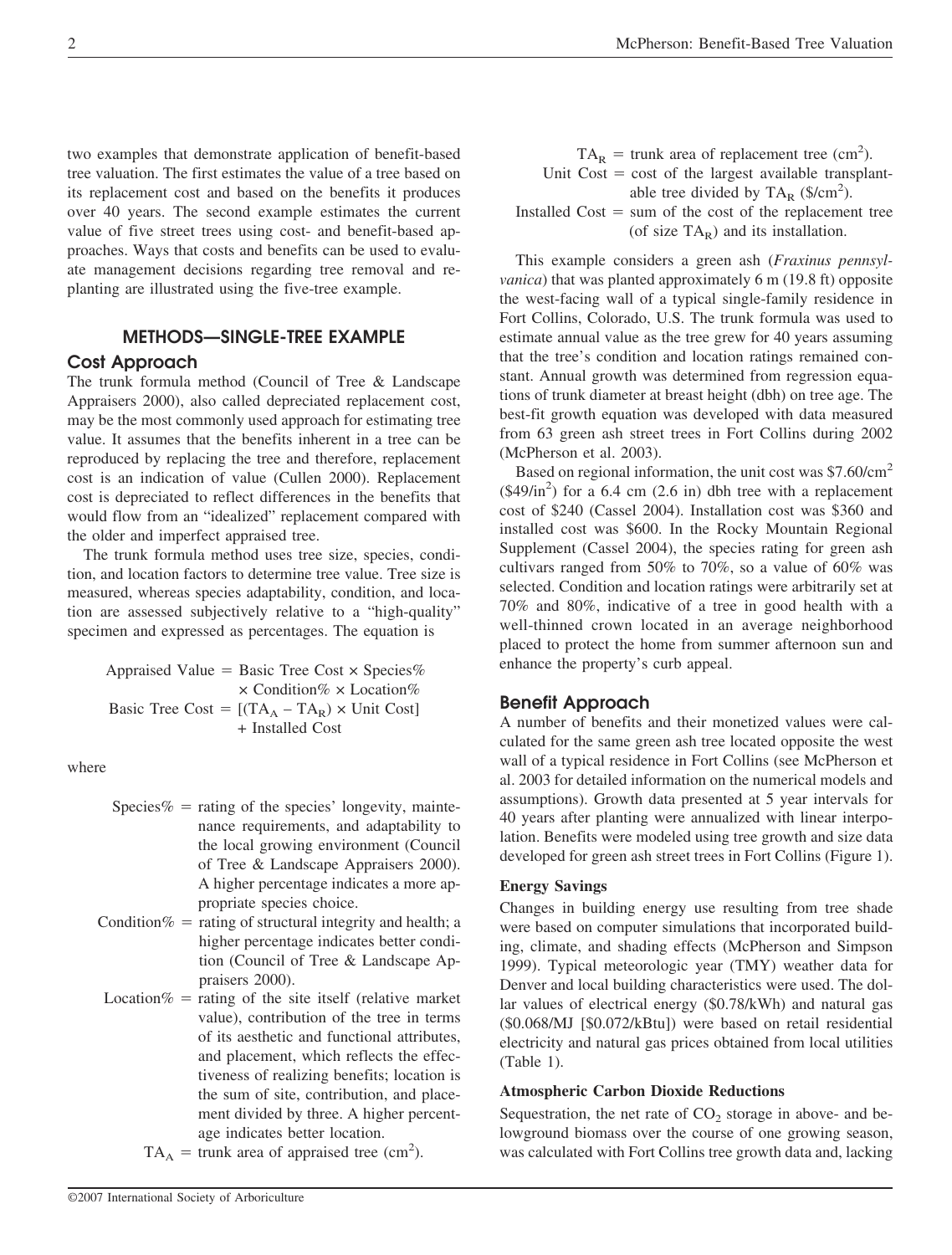

**Figure 1. Predicted size of green ash and pistache trees based on street tree data from Fort Collins, Colorado, and Modesto, California.** 

a biomass equation for an urban green ash, a congener (*Fraxinus velutina* 'Modesto') (Pillsbury et al. 1998) was used. Carbon dioxide released through decomposition of dead woody biomass was based on an average annual tree removal rate of  $0.8\%$ .  $CO<sub>2</sub>$  released as a result of tree maintenance activities was estimated based on annual consumption of gasoline and diesel fuel as 0.14 kg/cm dbh (0.78 lb/inch dbh) (McPherson et al. 2003).

Reductions in building energy use result in reduced emissions of  $CO<sub>2</sub>$ . Emission reductions were calculated as the product of energy savings and  $CO<sub>2</sub>$  emission factors for electricity and heating. Heating fuel was natural gas, whereas the fuel mix for electrical generation was 78% coal, 16% hydro, 5% natural gas, and 1% other. The value of  $CO<sub>2</sub>$  reductions was \$0.017/kg (\$15/ton  $CO<sub>2</sub>$ ) based on the average of high and low estimates by CO2e.com (2002).

## **Table 1. Monetized value of benefits for the single-tree example in Fort Collins and the multiple-tree example in Davis.**

| <b>Benefits</b>                       | Ft. Collins | Davis  |
|---------------------------------------|-------------|--------|
| Electricity (\$/kWh)                  | 0.78        | 0.12   |
| Natural gas (\$/MJ)                   | 0.068       | 0.061  |
| Runoff avoided $(\frac{5}{m^3})$      | 2.85        | 0.460  |
| $CO2$ (\$/kg)                         | 0.017       | 0.033  |
| $O_3$ (\$/kg)                         | 6.77        | 8.48   |
| $PM_{10}$ (\$/kg)                     | 11.31       | 9.84   |
| $NO2$ (\$/kg)                         | 6.77        | 8.48   |
| Volatile organic hydrocarbons (\$/kg) | 10.69       | 3.32   |
| Aesthetics/other $(\frac{5}{m^2})$    | 232.71      | 553.60 |

#### **Air Quality Benefits**

The hourly pollutant dry deposition per tree was expressed as the product of deposition velocity  $V_d = 1/(R_a + R_b + R_c)$ (where  $R_a$ ,  $R_b$ , and  $R_c$  are aerodynamic, boundary layer, and stomatal resistances), pollutant concentration *C*, canopy projection area *CPA*, and a time step. Hourly deposition velocities for ozone  $(O_3)$ , nitrogen dioxide  $(NO_2)$ , sulfur dioxide (SO<sub>2</sub>), and particulate matter of <10  $\mu$ m diameter (PM<sub>10</sub>) were calculated using estimates for the resistances  $R_a$ ,  $R_b$ , and *R<sub>c</sub>* for each hour throughout a "base year" (Scott et al. 1998). Hourly meteorological data and pollutant concentrations were obtained from local monitoring stations in the Denver metropolitan area for 1999, when pollutant concentrations were near average.

Energy savings result in reduced emissions of criteria air pollutants (volatile organic hydrocarbons [VOCs],  $NO_2$ ,  $SO_2$ ,  $PM_{10}$ ) from power plants and space-heating equipment. These avoided emissions were calculated using utilityspecific emission factors for electricity and heating fuels.

Emissions of biogenic volatile organic compounds (BVOCs) from the green ash were included in the analysis because of their impact on ozone formation. The hourly emission rates of isoprene (0.04  $\mu$ g/g/hr), monoterpene (0.04  $\mu$ g/  $g/hr$ ), and other VOCs (0.12  $\mu g/g/hr$ ) were adjusted for temperature (monoterpene) or for sunlight and temperature (isoprene) (Winer et al. 1998). This approach did not account for the benefit associated with lowered summertime air temperatures and the resulting reduced hydrocarbon emissions from anthropogenic and biogenic sources.

The monetary value of tree effects on air quality should reflect the value that society places on clean air as indicated by its willingness to pay for pollutant reductions. Lacking specific data for Fort Collins, air quality benefits were monetized as damage values (Table 1) using regression relationships between emission values, pollutant concentrations, and population numbers (Wang and Santini 1995). This regression provides estimates of the costs of damages to human health resulting from air pollution.

## **Stormwater Runoff Reductions**

A numeric interception model accounted for the amount of annual rainfall intercepted by trees as well as throughfall and stem flow (Xiao et al. 2000). The volume of water stored in tree crowns was calculated from tree crown leaf and stem surface areas and water depth on these surfaces. Hourly meteorological and rainfall data for 1998 in Fort Collins were used because total rainfall was close to the average annual amount (458 mm versus historic mean of 452 mm, 18.3 in versus 18.1 in). Stormwater reduction benefits were priced by estimating costs of controlling stormwater runoff with retention/detention basins in Fort Collins. Total expenditures for retention/detention basin land acquisition, construction, and annual maintenance and operation costs for 20 years were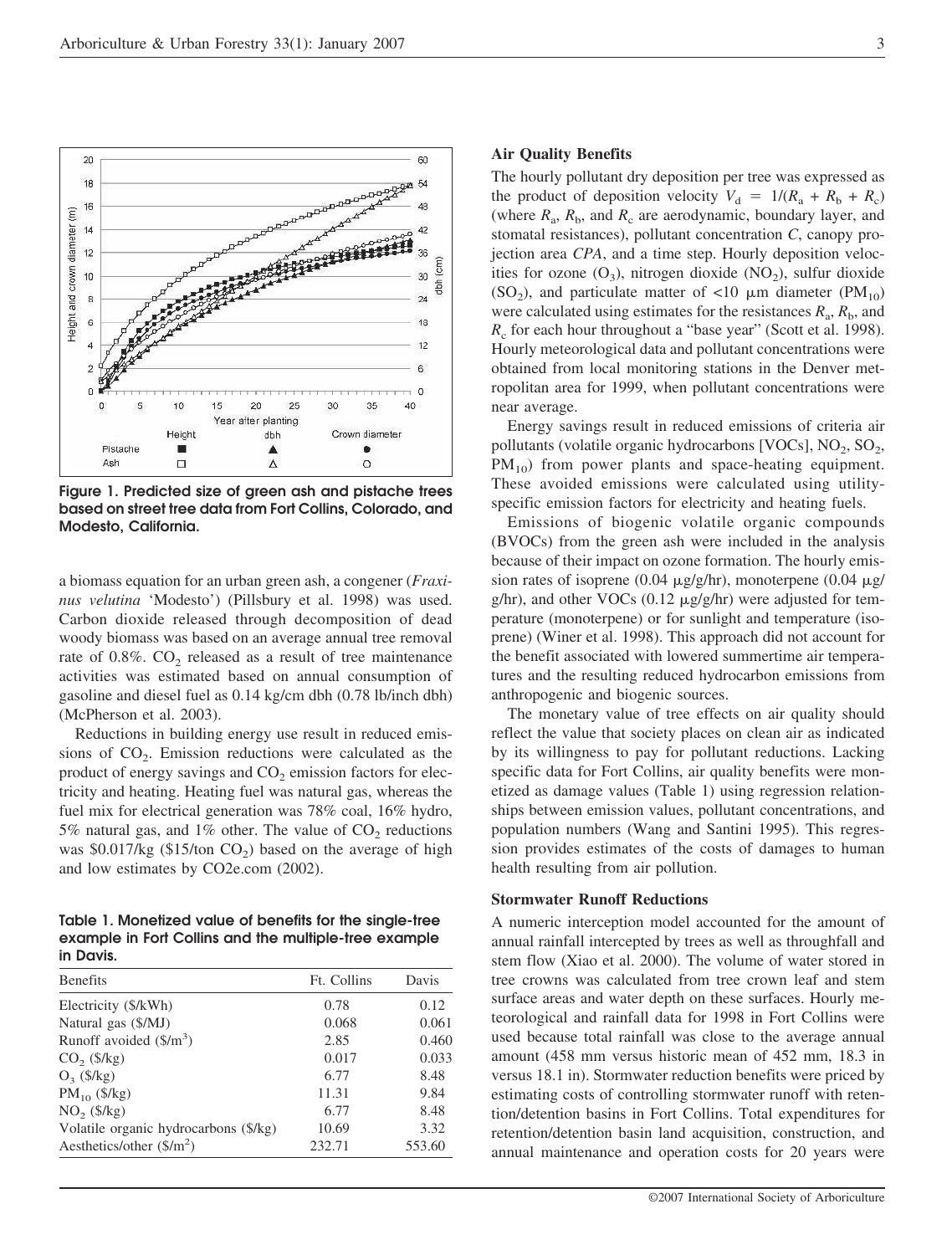\$1.21 million. Assuming that the typical basin was designed to hold  $21,216 \text{ m}^3$  (17.2 ac ft) of runoff and filled once annually for 20 years, the control cost was  $$2.85/m<sup>3</sup>$ (\$0.0108/gal) (K. McBride, pers. comm.).

## **Aesthetics and Other Benefits**

Many benefits attributed to urban trees are difficult to price (e.g., beautification, privacy, wildlife habitat, sense of place, well-being). However, the value of some of these benefits can be captured in the differences in sales prices of properties with and without trees. Anderson and Cordell (1988) found that each large front-yard tree was associated with a 0.88% increase in sales price. In this analysis, aesthetic (*A*) benefits (\$/tree/year) are expressed for a single tree as:

$$
A=L\times P
$$

where *L* is the annual increase in tree leaf area (LA) and *P* is the adjusted price  $(\frac{C}{m^2}LA)$ :

$$
P=(T\times C)/M
$$

where

- $T = \text{large tree contribution to home sales price} = 0.88\% \times$ median sales price
- $C =$  tree location factor  $(\%)$  that depreciates the benefit for trees in side or backyards or outside of residential areas
- $M = \text{large tree leaf area}.$

To illustrate the sensitivity of the tree's overall benefitbased value to *T*, benefits were calculated using the median sales prices for single-family homes in Fort Collins (\$212,000) and nearby Boulder (\$413,000) (McPherson et al. 2005a). The values for *C* and *M* were 1.0 and 675 m<sup>2</sup> (7,290) ft<sup>2</sup>), respectively, in both cities. All other benefits were assumed to be the same for Boulder and Fort Collins.

## **RESULTS—SINGLE-TREE EXAMPLE**

Estimates of tree value using the trunk formula method increased from \$154 at year 1 to \$1,910 at year 20 and \$5,807 at year 40 when dbh was projected to reach 51 cm (20.4 in) (Figure 2). The cumulative value of benefits produced by the tree followed a similar trend, although the relative rate of increase slowed with age compared with values calculated with the trunk formula. At year 20, cumulative benefits totaled \$1,023 and at year 40, they totaled \$3,102. After 40 years, benefit-based values were 53% of cost-based values in Fort Collins. However, this percentage was 86% for the tree in Boulder as a result of the higher residential median sales price, nearly double that of Fort Collins.

In Fort Collins, two-thirds or more of total benefits were attributed to aesthetic and other benefits (Figure 3). The rate of increase of the aesthetic benefit slowed with age because it



**DISCUSSION—SINGLE-TREE EXAMPLE** 



**Figure 3. Projected annual benefits for the green ash in Fort Collins.** 



**Figure 2. Value of a green ash in Fort Collins estimated by the trunk formula (cost-based) and benefit-based approaches. The Boulder values assumed a median home sales price nearly twice that in Fort Collins.** 

is driven by annual change in leaf surface area. Although total leaf area increased with tree age, the annual *rate* of increase slowed after the first few years. On the other hand, cost-based value increased as a function of dbh and resulting trunk area, explaining slightly higher rates of increase throughout the 40 years relative to benefit-based values. These differences in ways of mathematically expressing growth patterns (i.e., leaf area versus dbh) were largely responsible for the different rates of increase seen in Figure 2.

Over the 40 year period, aesthetic and other benefits totaled \$2,025 (65%). Runoff reduction benefits resulting from rainfall interception totaled \$476 (15%), energy savings were \$280 (9%), net air quality benefits were valued at \$243 (8%), and  $CO<sub>2</sub>$  reductions were \$78 (3%).

An attractive feature of the benefit-based approach to tree valuation is that the relative contribution of different benefits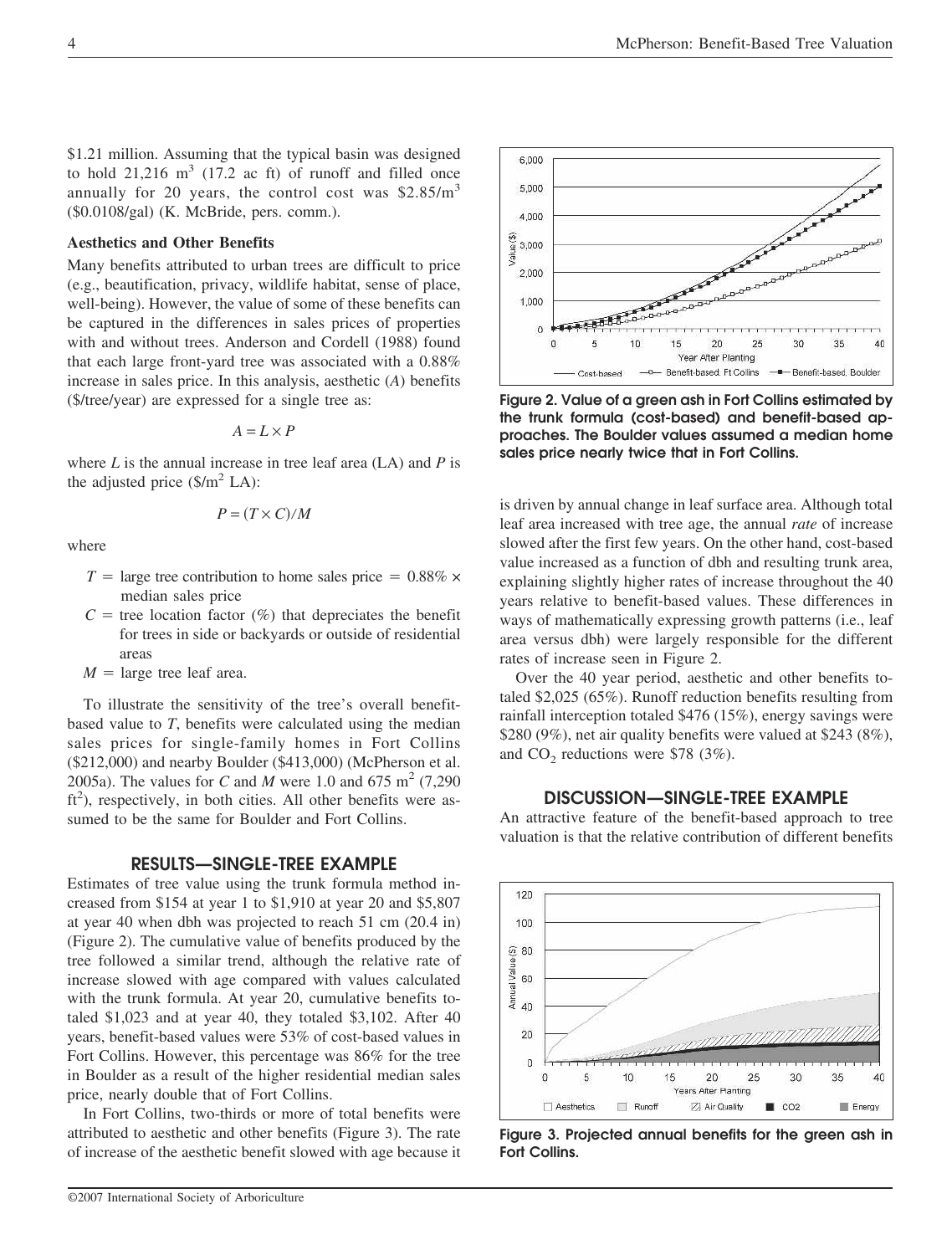can be observed. Although in this example, benefit-based estimates of value were less than cost-based estimates, a more complete accounting of tree benefits will narrow this gap. Research that identifies, quantifies, and monetizes other benefits such as effects of trees on human health and well-being and on the vitality of commercial areas is critical to future application of benefit-based valuation (see Social Aspects of Urban Forestry Special Issue, Journal of Arboriculture, May 2003).

The benefit-based approach is similar to the cost-based approach in that tree species and location are important terms that can be explicitly defined. The same green ash tree located opposite a south-facing wall would produce less energy savings and associated air quality benefits than the tree opposite a west-facing wall. This difference is easily obtained with the benefit-based approach, and is considered, although less directly, in the cost-based calculations in the terms for placement and contribution rating.

Tree condition is directly included in the cost-based method but not used in the benefit-based approach. This is an important limitation because the production of current and future benefits should be directly linked to tree health as well as tree size. As currently calculated, green ash benefits reflect the dimensions and health of the Fort Collins sample street tree population on which this study was based, not any single tree. Another limitation to estimating the future stream of benefits with the benefit-based approach is uncertainty as to tree longevity. Published data on the typical lifespans of trees in different regions and growing conditions are scarce. Nevertheless, several tree valuation approaches do include life expectancy (Watson 2002, Randrup 2005).

Particularly in cities outside the United States, multistory buildings may contain retail commercial uses at ground level and residential uses above. Benefits produced by a tree in front of the building can influence several property owners in different ways depending on the types of heating and cooling equipment, energy use patterns, and property values. This issue is under investigation in Lisbon, Portugal.

### **METHODS—MULTITREE EXAMPLE**

This real-world example involves five Chinese pistache (*Pistacia chinensis*) street trees planted 15 years ago (1990) along Antelope Drive in Davis, California. It asks three questions:

- 1. How do cost-based estimates of tree value compare with benefit-based estimates?
- 2. Using the benefit-based approach, can we determine if it is cost-effective to remove and replace these trees in a more suitable site nearby?
- 3. Using the benefit-based approach, can we determine how much money would have been saved if the trees had been planted in the better site originally?

## **Cost Approach**

The five trees were measured and appraised following procedures outlined in the Guide for Plant Appraisal (Council of Tree & Landscape Appraisers 2000) with advice from Dr. Richard Harris (University of California, Davis), who has led development of this approach. The trees were located in a quiet, residential neighborhood adjacent to a parking lot for condominium units and across from single-family houses (Figure 4). The trees were located in a 46 to 92 cm (18.4 to 36.8 in) strip between the mountable curb and sidewalk. They did not appear to be irrigated, although excess irrigation could run into the planting strip from the shrub bed across the sidewalk. The trees were of similar size (dbh ranging from 21 to 25 cm  $[8.4 \text{ to } 10 \text{ in}]$  and condition  $(48\% \text{ to } 64\%; \text{ Table 2})$ with the exception of tree 5, which exhibited symptoms of stress. Location ratings were the same for each tree: 80%, 70%, and 50% for site, contribution, and placement, resulting in an overall location rating of 67%. The location rating reflected the attractive and relatively high market value of the area, the important functional and aesthetic contributions of the pistache trees on this residential street, and their unfavorable placement in a narrow strip that limited tree growth, led to curb and sidewalk damage, and increased tree and infrastructure management costs.

A species rating of 90% for Chinese pistache was obtained from data for the Northern California Interior Valley in the Regional Supplement (WC-ISA 2004). The unit cost for the largest transplantable tree (24 in box, \$173) was  $$11.94/cm<sup>2</sup>$ TA  $(\$77.04/\text{in}^2)$  and the installed cost was \$345 per tree.

## **Benefit Approach**

In this example, the future streams of benefits and costs are estimated and net benefits are calculated by subtracting total



**Figure 4. Streetside location of the five pistache trees as well as the shrub bed to the right where replanting was considered. Tree number 5 is closest to the camera station.**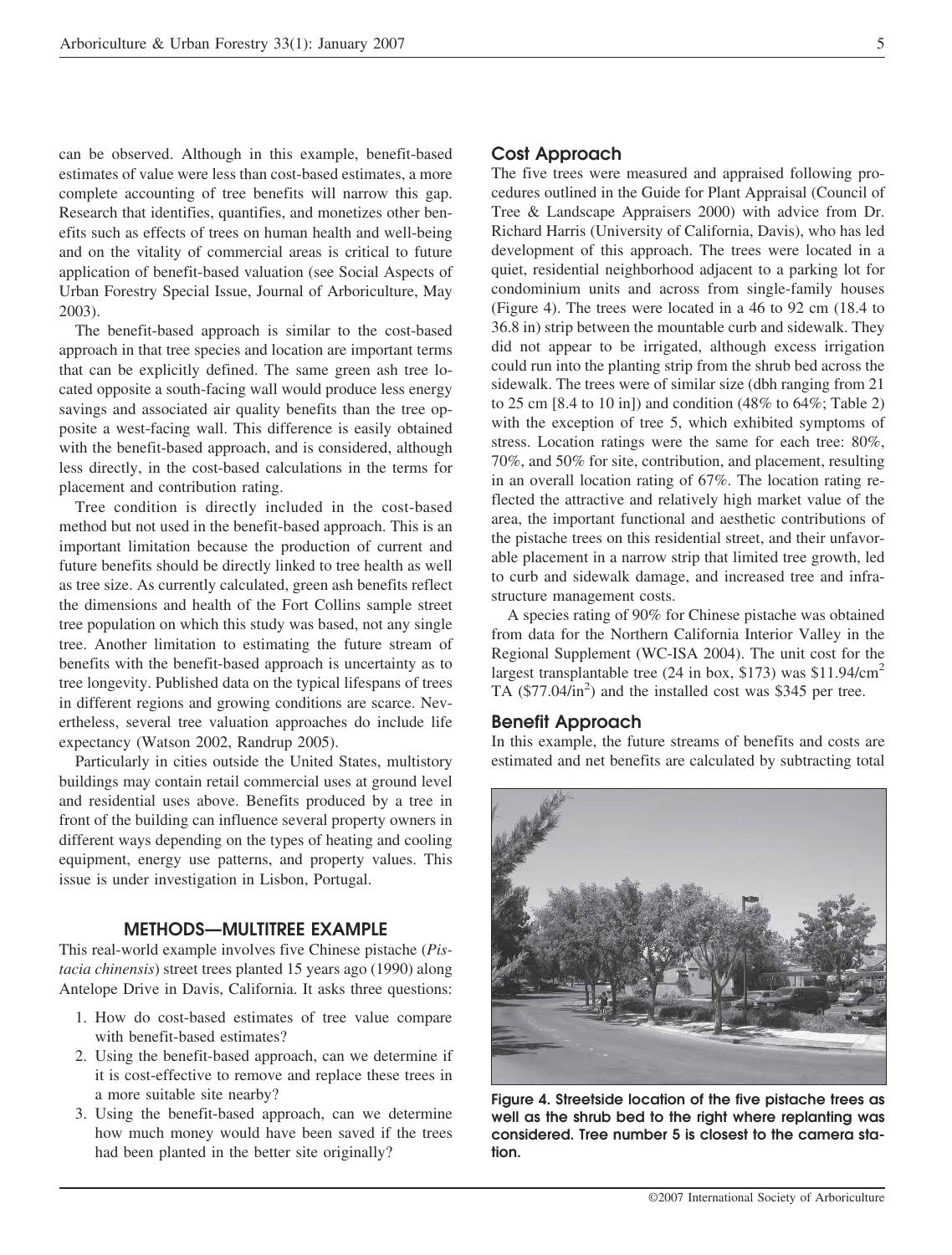|                            | Tree 1 | Tree 2 | Tree 3 | Tree 4 | Tree 5 | Average |
|----------------------------|--------|--------|--------|--------|--------|---------|
| $dbh$ (cm)                 | 21.0   | 24.3   | 22.2   | 22.9   | 24.9   | 23.1    |
| Trunk area $\text{(cm}^2)$ | 347    | 462    | 388    | 410    | 486    | 419     |
| Basic tree cost $(\$)$     | 4,319  | 5,693  | 4,812  | 5,068  | 5,973  | 5,173   |
| Condition $(\% )$          | 56     | 56     | 64     | 60     | 48     | 57      |
| Appraised value (\$)       | 1,451  | 1.913  | 1.848  | 1.824  | 1.720  | 1,751   |

**Table 2. Appraised values and related information for each pistache tree.** 

Unit cost =  $$11.94/cm<sup>2</sup> TA$ , installed cost =  $$345$ , species = 90%, location = 66.7%.

dbh, trunk diameter at breast height.

future costs from benefits. Additionally, the cost-effectiveness of removing and replanting the pistache trees in a nearby shrub bed, where they would not damage the sidewalk and curb, is examined.

### **Benefit Estimation**

Benefits were calculated using the same numeric modeling methods described earlier. Tree growth data, however, were for pistache street trees in Modesto, California, a Central Valley city with a climate similar to Davis (Figure 1; Peper et al. 2001). Environmental benefits were calculated by dbh class for pistache in Modesto using local geographic data (e.g., air pollutant concentrations, hourly climate, building types) (McPherson et al. 1999). Benefits were monetized based on information specific to Davis (Table 1, Maco and McPherson 2003). For more detailed information on modeling and monetizing benefits in Modesto and Davis, see McPherson et al. (1999) and Maco and McPherson (2003).

#### **Cost Estimation**

Past and future expenditures for tree planting and care were based on the cost of street tree services in Davis (Loux 2002; Maco and McPherson 2003; R. Cain, pers. comm.). Planting costs for a #15 tree averaged \$75 per pistache, and replanting included \$50 per tree to prepare the shrub bed (Table 3).

**Table 3. Costs for tree maintenance and sidewalk, curb, and gutter repair.** 

| Activity                                                | $$/$ tree |
|---------------------------------------------------------|-----------|
| Plant pistache                                          | 75        |
| Plant replacement (add \$50 for site prep of shrub bed) | 125       |
| Prune small tree (4 year cycle)                         | 36        |
| Prune $15-30$ cm dbh $(8 \text{ year cycle})$           | 113       |
| Prune 31–45 cm dbh (8 year cycle)                       | 163       |
| Prune 46–60 cm dbh (8 year cycle)                       | 225       |
| Remove pistache (15–30 cm dbh at 15 years)              | 150       |
| Grind sidewalk (5 squares at years 10, 15, 30, and 35)  | 20        |
| Root prune (at years 20 and 40)                         | 30        |
| Remove and replace sidewalk (at years 20 and 40)        | 576       |
| Remove and replace curb/gutter (at years 20 and 40)     | 600       |

dbh, trunk diameter at breast height.

Small trees (<15 cm dbh [6 in]) were pruned on a 4 year cycle at a cost of \$36 per tree. Larger trees were pruned on 8 year cycles (Table 3). Removal costs for the 15 year old pistache trees (23 cm dbh [9 in]) were \$150 per tree. Program expenditures could not be directly determined by size class for storm cleanup, liability (i.e., trip-and-fall and property damage payments), or administration (i.e., supervisory and clerical staff salaries, training, supplies). To estimate costs per centimeter of dbh for these categories, first, the total annual expenditures were divided by total tree numbers to derive average annual costs per tree (\$1.21 for storm cleanup/ liability and \$3.33 for administration). Next, it was assumed that per-tree costs for these services increase proportionally to dbh. Therefore, average annual costs per centimeter dbh were calculated as \$0.04/cm (\$0.11/in) for storm cleanup/liability and \$0.12/cm (\$0.31/in) for administration by dividing by the population's average dbh of 27.6 cm (11.4 in).

Expenditures for curb and sidewalk repairs resulting from tree damage caused by the pistache trees were obtained from Davis's Public Works Department (S. Knopf, pers. comm.). Grinding the joints of lifted sidewalk squares reduces the tripping hazard and is less expensive than removal and replacement. Grinding is a temporary measure because it can only be repeated several times before the concrete becomes too thin to serve as a reliable walking surface. The joints of sidewalks near the pistache trees were ground 5 years ago (year 10) and will be ground again this year (year 15). This cycle was assumed to be repeated with five joints ground (one per tree) at years 30 and 35 (Table 3). The sidewalk and curb were projected to be removed and replaced at years 20 and 40 as a result of heaving by the pistache trees.

Sidewalk grinding costs were \$20 per 1.2 m (4 ft) joint, and typically one joint was heaved and ground per tree (Table 3). Tree roots were pruned before repouring the curb and sidewalk at a cost of \$30 per tree during years 20 and 40. Each sidewalk square measured  $1.2 \times 1.2$  m (4  $\times$  4 ft) and the cost for removal and replacement was  $$128/m<sup>2</sup>$  ( $$12/ft<sup>2</sup>$ ) or  $$576$ per tree assuming three squares were replaced per tree (S. Knopf, pers. comm.). Curb and gutter replacement costs were \$162/m (\$50/ft) or \$600 per tree assuming 3.7 m (12.2 ft) per tree.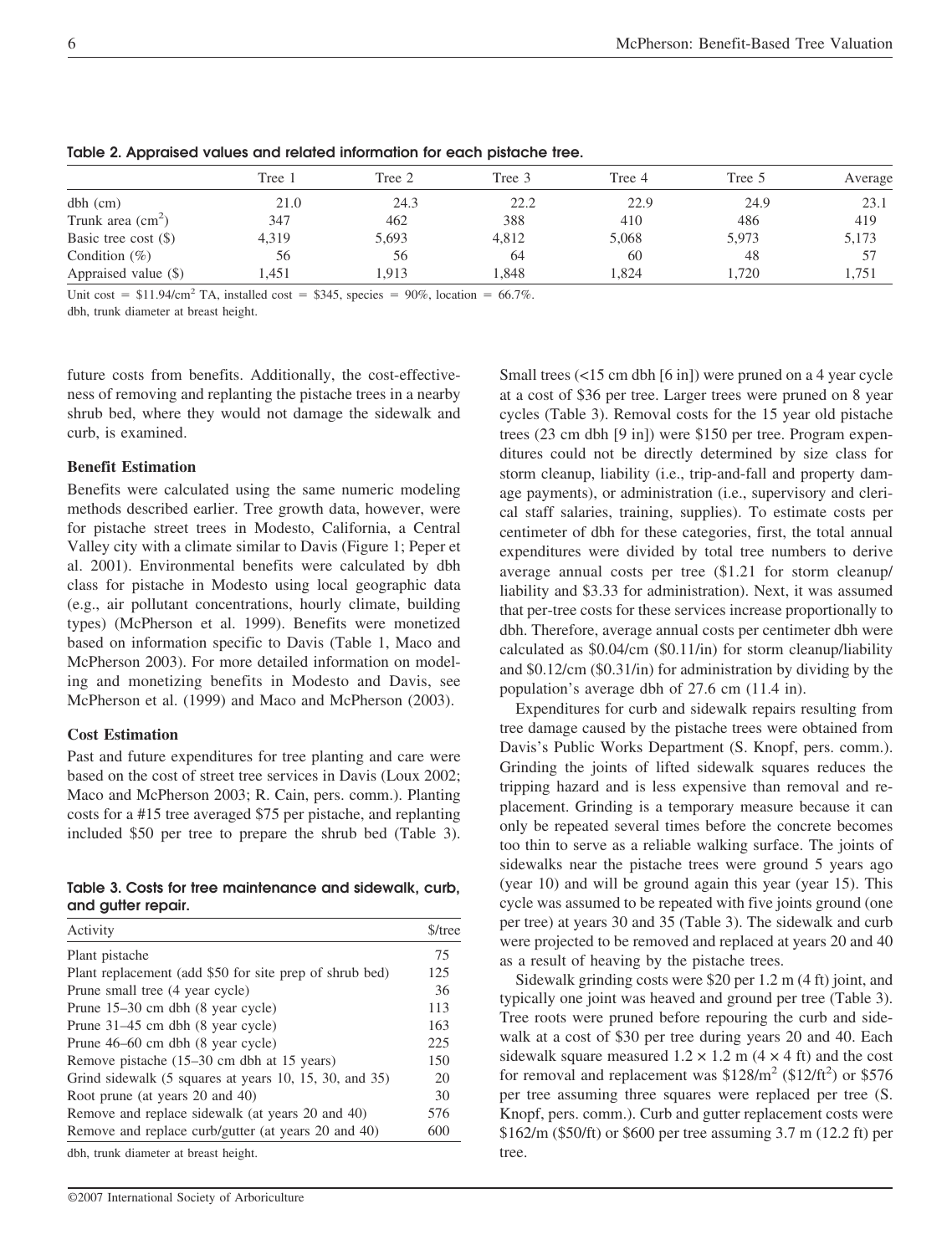### **Discounting**

The future stream of benefits (income) and expenses was converted into present value through capitalization or discounting (Council of Tree & Landscape Appraisers 2000). The discount rate incorporates the time value of money and inflation. The former refers to the fact that a dollar received in the future is worth less than one received in the present, because the present dollar can earn interest. Inflation is the anticipated escalation in prices over time, which is assumed to be the same for benefits and costs in this analysis. Selecting a discount rate is problematic because the cost of capital is different for a municipality than for a resident or business. Generally, higher discount rates are associated with lower net present values (NPV) of investments in tree planting because most costs are incurred during the first years when trees are planted, whereas most benefits occur later as the trees mature and are discounted heavily. To assess how these findings change in response to different discount rates, results are presented using rates of 0%, 4%, 7%, and 10%. NPV estimates (present value of benefits minus present value of costs) can be interpreted as yield on the investment in excess of the cost of capital. The benefit–cost ratio is the ratio of the present value of benefits and costs.

## **RESULTS—MULTITREE EXAMPLE Comparing Cost- and Benefit-Based Tree Values**

The first question addressed was "How do cost-based estimates of tree value compare with benefit-based estimates?" The cost-based appraised value of the five trees was \$8,756 with the average amount \$1,751 per tree (Table 2). The benefit-based NPVs for the five trees were negative at all discount rates, ranging from \$−6,481 (0%) to \$−1,129 (10%) (Table 4, retain scenario). Contrary to normal, NPVs increased (were less negative) with higher discount rates, primarily because sizable future curb and sidewalk replacement expenditures at years 20 and 40 were heavily discounted relative to future benefits.

Without discounting, total annual benefits ranged from \$50 to \$90 per tree with the majority attributed to aesthetics/

**Table 4. Present values (PVs) for two scenarios: retain trees or remove and replant five pistache trees in nearby shrub bed, years 16 to 40** 

|                          | <b>PV</b> Benefits |                           | <b>PV Costs</b> |                    | Net PV   |                    |
|--------------------------|--------------------|---------------------------|-----------------|--------------------|----------|--------------------|
| Discount<br>rate $(\% )$ |                    | Remove/<br>Retain replace | Retain          | Remove/<br>replace | Retain   | Remove/<br>replace |
| $\theta$                 | 8.629              | 8.625                     | 15.109          | 9.194              | $-6,481$ | -569               |
| 4                        | 5.696              | 4.844                     | 8.737           | 8.096              | $-3.041$ | $-3.252$           |
| 7                        | 4.407              | 3.310                     | 6.221           | 7.559              | $-1.814$ | $-4,249$           |
| 10                       | 3.543              | 2.355                     | 4,672           | 7.159              | $-1.129$ | $-4.803$           |

others and energy savings. Cumulative annual benefits increased steadily to a peak \$1,720 per tree at 40 years. Costs peaked at \$−3,022 per tree at 40 years (Figure 5). Total annual costs were typically \$4 to \$6 per tree but jumped to \$170, \$190, and \$1,200 per year when tree care and infrastructure repair activities were projected to occur. Without discounting, total benefits for all five trees over 25 years (years 16 to 40) were \$8,629 (\$1,726/tree), surprisingly similar to the appraised value. However, expenditures totaled \$15,109 (\$3,022/tree), resulting in a negative net value of \$−6,481 (\$−1,296/tree) (Table 4). Even heavy discounting of future costs did not produce a positive NPV.

In this example, the cost-based estimate of value was approximately two to five times greater than the benefit-based estimate. Substantial future sidewalk expenditures included in the benefit-based approach magnified the difference between results. From the sidewalk manager's perspective, the cost-based approach may not provide the most reasonable indication of value. Replacement cost does not incorporate future costs, which were projected to be substantial. Therefore, in situations such as this, the benefit-based approach can be a good tool for testing and adjusting the reasonableness of a cost-based estimate of value.

## **Cost-Effectiveness of Removal and Replacement versus Tree Retention**

The second question addressed in this article was, "Using the benefit-based approach, can we determine if it is costeffective to remove and replace these trees in a more suitable site nearby?" Removing and replacing the pistache trees in the nearby shrub bed, where there is ample room to grow, incurs short-term costs but avoids sidewalk and curb repair costs during the next 25 years. Benefits from the smaller transplants will be less than from the existing pistache (23 cm



**Figure 5. Average cumulative benefits and costs per streetside pistache tree (0% discount rate), years 16 to 40.**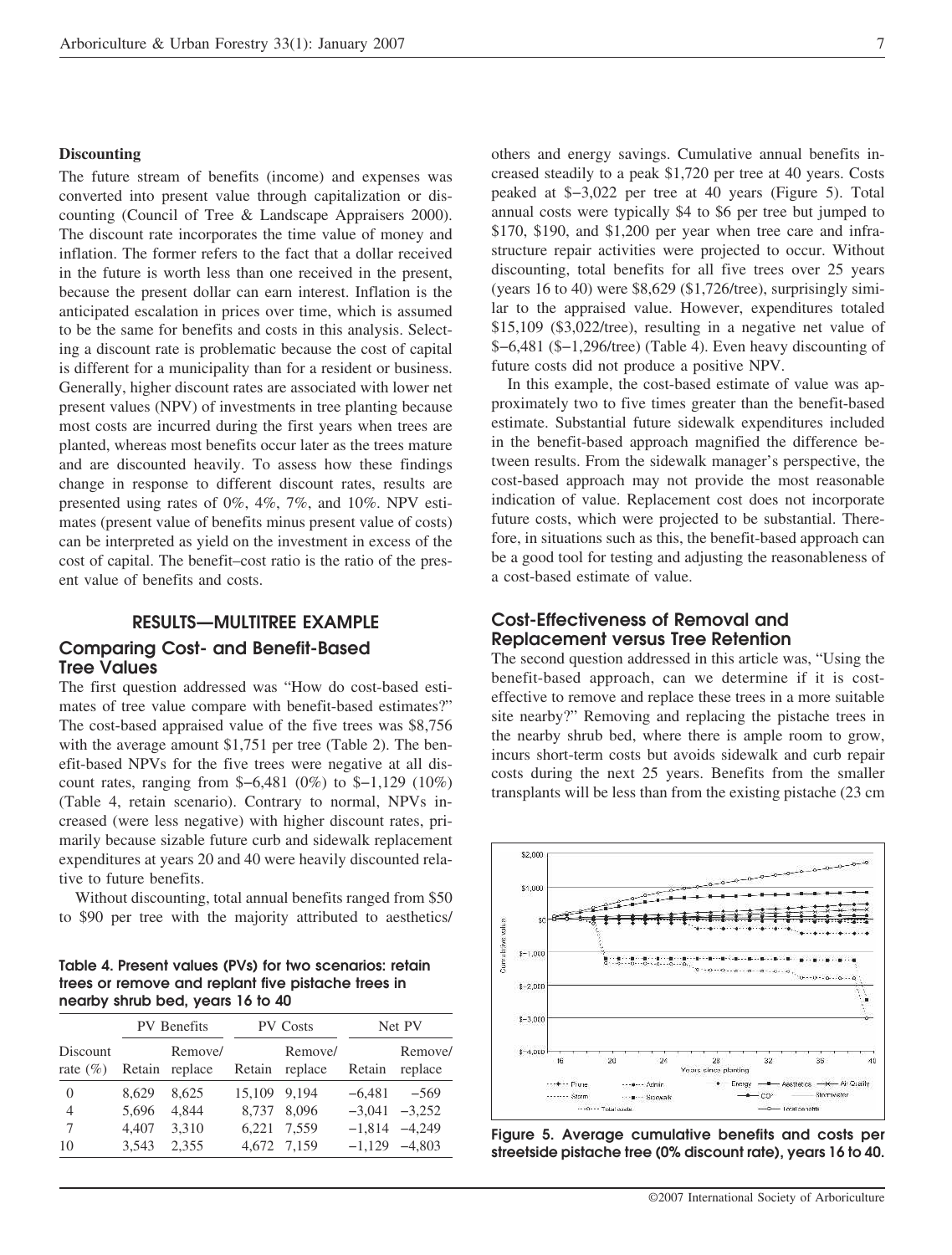[9.2 in] dbh). In reality, a number of other factors would be involved in a decision to remove and replace these trees such as attitudes of local residents and availability of resources. However, the economic criterion for such a decision is straightforward: the most cost-effective strategy would have the highest NPV of benefits.

Removal and replacement was not a cost-effective strategy at 7% and 10% discount rates (Table 4 and Figure 6). At higher discount rates, it was more cost-effective to retain the trees for the next 25 years, primarily because future infrastructure repair costs were relatively heavily discounted. For example, at the 10% rate, the NPV was \$−4,803 for removing and replacing the five trees and \$−1,129 for retaining the trees. NPVs were similar at the 4% discount rate, whereas the choice to remove/replace was clearly most cost-effective assuming no discounting. In the latter case, net benefits totaled \$−569 for the remove/replace option versus \$−6,481 for maintaining the status quo. At lower discount rates, future infrastructure repair expenditures were less heavily discounted, making the tree retention option relatively less costeffective.

Expenditures for the tree retention scenario totaled \$15,109 over 25 years (0%) and were discounted at 10% to only \$4,672. Approximately one-third of the total expenditure was heavily discounted because it occurred at year 40 when sidewalks, curb, and gutter were replaced (Figure 6).

In contrast, expenditures for the remove/replace scenario were largely up-front and less heavily discounted; \$9,194 at 0% was discounted to \$7,159 at 10%. Initial costs for removal, site preparation, and planting the five pistache trees were \$1,375. Added to this was \$5,880 for removing and replacing sidewalk and curb and gutter, assumed to occur at the time of tree removal. Hence, initial costs for remediation and planting totaled \$7,255, or 79% of the projected 25 year total expenditure.



**Figure 6. Average cumulative net present value of benefits per pistache tree at different discount rates for two scenarios (retain existing tree or remove and replant [R&R] in shrub bed) for years 16 to 40.** 

The importance of discounting on cost-effectiveness was apparent when considering the stream of benefits as well as expenditures. Total undiscounted benefits were nearly identical for both scenarios (\$8,629 and \$8,625), but at a 10% discount rate, the PV of benefits was \$3,543 for the tree retention scenario and \$2,355 for the remove/replace option. With the tree retention scenario, benefits decreased as tree growth slowed, whereas benefits increased with time for the more rapid growing transplants in the remove/replace scenario. As a result, remove/replace scenario benefits were more heavily discounted.

In summary, the most cost-effective decision depends on the manager's discount rate. However, it is important to note that NPVs were negative for both scenarios and at all discount rates, indicating that the decision to plant this species in this location was ill-advised in the first place.

## **Cost-Effectiveness of Initially Planting Pistache in Shrub Bed**

The final question addressed in this article was, "Using the benefit-based approach, can we determine how much money would have been saved if the trees had been planted in the better site originally?" The analysis compared the 40 year stream of benefits and costs for the current scenario with planting the same species in the nearby shrub bed. Tree growth and resulting benefits were assumed to be the same for both scenarios, although trees in the more spacious shrub bed were likely to grow faster than ones in the more restricted streetside location. Any differences in benefits are difficult to predict. Trees in the shrub bed will shade less street surface than streetside trees, and increased street shade has been related to improved pavement condition and reduced repaving expense (McPherson and Muchnick 2005). Trees in the shrub bed, however, will shade more of the parking lot to the north. Shading parked cars can reduce evaporative hydrocarbon emissions that are involved in ozone formation (Scott et al. 1999). Given these uncertainties, this analysis assumed that benefits were held constant and focused on how differences in expenditures influenced cost-effectiveness.

Not surprisingly, choosing to plant the five pistache in the shrub bed was far more cost-effective than planting them streetside (Table 5). NPVs for the shrub bed planting ranged from \$1,578 (10%) to \$8,695 (0%), whereas NPVs for the current location ranged from \$−3,765 (0%) to \$476 (10%). Savings associated with planting in the shrub bed ranged from \$1,102 (10%) to \$12,460 (0%), or \$220 to \$2,492 per tree.

Nondiscounted benefits for both scenarios totaled \$12,824, but expenditures were four times greater for the streetside location (\$16,589) compared with the shrub bed site (\$4,129) (Figure 7). NPVs increased with discount rate for the streetside planting but decreased with increasing discount rate for the shrub bed planting. This finding reflects heavy discount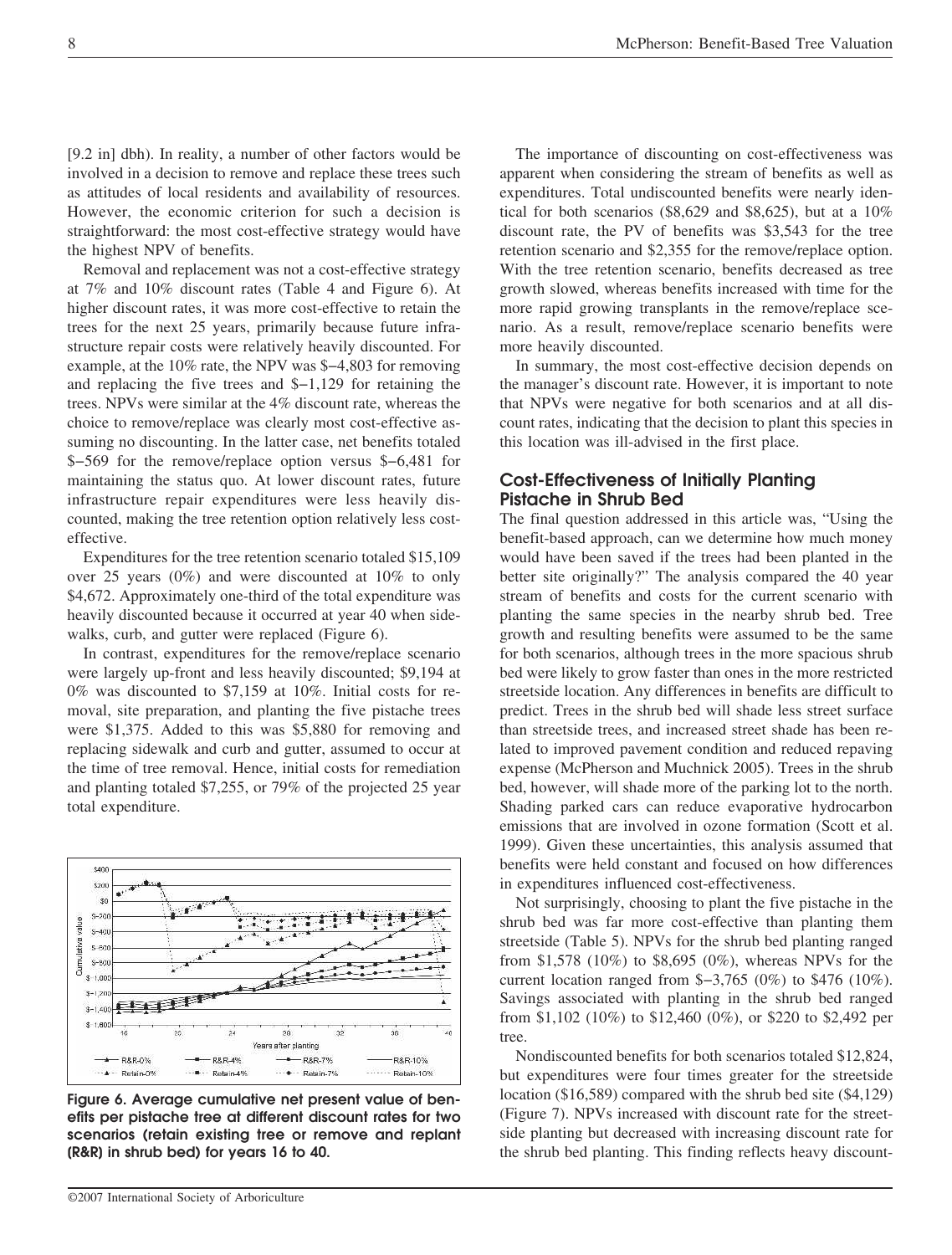**Table 5. Present values (PVs) for two scenarios: plant five pistache trees in current streetside location or plant in nearby shrub bed, years 1 to 40.** 

| Discount<br>rate $(\% )$ | PV benefits   |        | PV costs      |       | Net PV        |       |
|--------------------------|---------------|--------|---------------|-------|---------------|-------|
|                          | <b>Street</b> | Shrub  | <b>Street</b> | Shrub | <b>Street</b> | Shrub |
| 0                        | 12.824        | 12.824 | 16.589        | 4.129 | $-3,765$      | 8.695 |
| 4                        | 6,012         | 6.012  | 6.158         | 1.971 | $-147$        | 4.041 |
| 7                        | 3.780         | 3,780  | 3.386         | 1.315 | 394           | 2,464 |
| 10                       | 2.552         | 2.552  | 2,075         | 974   | 476           | 1.578 |

ing of infrastructure repair costs projected to occur later in the time horizon for the streetside planting. This example illustrates that the decision where to plant the trees has a profound economic impact on their future value.

## **CONCLUSIONS**

One purpose of this study was to compare estimates of tree value obtained using cost- and benefit-based approaches. In the single-tree example, values at 40 years after planting a green ash were \$5,807 using the cost-based approach and \$3,102 in Fort Collins and \$5,022 in Boulder using the benefit-based approach. This example did not include tree planting and management costs and thus was not a full accounting of net benefits. It illustrated how the benefit-based approach reveals the magnitude of benefits by type and can explicitly reflect effects of tree location on benefits such as energy savings. When tree care costs are relatively small, estimates of the PV of future benefits alone may track cost-based estimates of value. In such cases, benefit-based values are another way to assess fairness and reasonableness of cost-based appraisals.

For five pistache trees in Davis, California, the total appraised value 15 years after planting was \$8,756. Assuming 25 years of continued growth, the undiscounted cumulative value of benefits was \$8,629, very similar to the cost-based



**Figure 7. Average cumulative benefits, costs, and net benefits per pistache (0% discount rate) for two scenarios, planting streetside and in shrub bed, years 1 to 40. Benefits were the same for both scenarios.** 

estimate. However, adding the projected cost stream and discounting resulted in negative NPVs that ranged from \$−6,481 (0% discount rate) to \$−1,129 (10%). Negative NPVs reflect future infrastructure repair costs projected to be well in excess of benefits. The benefit-based approach can capture this relationship, whereas the cost-based approach cannot.

Another purpose of this study was to examine the use of the benefit-based approach as a decision support tool for design and management. Municipal arborists are frequently faced with choices regarding which species to plant where and whether to retain existing trees or remove and replace them. These questions were answered in the multitree example using the benefit-based approach. Removing and replacing the five pistache street trees was not cost-effective at 7% and 10% discount rates, primarily because high future infrastructure repair costs associated with retaining the trees were heavily discounted. At the lower discount rates, the tree removal and replacement option became relatively more costeffective.

Planting the five pistache trees in their current location was not an economically sound decision, because NPVs calculated for 40 years after planting ranged from \$−3,765 (0%) to \$476 (10%). Planting the same trees in a nearby shrub bed would have saved a substantial amount of money, because NPVs ranged from \$1,578 (10%) to \$8,695 (0%). Hence, by accounting for future costs as well as benefits, the benefitbased approach can help landscape architects and municipal foresters evaluate the long-term economic implications of tree planting and management decisions. Putting this knowledge to work will help ensure that our investments in green infrastructure keep paying us back.

#### **LITERATURE CITED**

- Anderson, L.M., and H.K. Cordell. 1988. Residential property values improve by landscaping with trees. Southern Journal of Applied Forestry 9:162–166.
- Cassel, W. (Ed.). 2004. Regional Plant Information. International Society of Arboriculture, Rocky Mountain Chapter. Denver, CO.
- CO2e.com. 2002. Market Size and Pricing. Accessed via the World Wide Web. http://www.co2e.com/stratagies/ AdditionalInfo.asp?PageID=273#1613 (accessed 10/23/ 02).
- Council of Landscape & Tree Appraisers. 2000. Guide for Plant Appraisal (9th ed.). International Society of Arboriculture, Champaign, IL.
- Cullen, S. 2000. Tree appraisal: What is the trunk formula method (9th ed.)? http://www.tree-tech.com/cullentf.shtml (accessed 3/28/02). Arboricultural Consultant Summer: 7–8.
- -. 2002. Tree appraisal: Can depreciation factors be rated greater than 100%? Journal of Arboriculture 28: 153–158.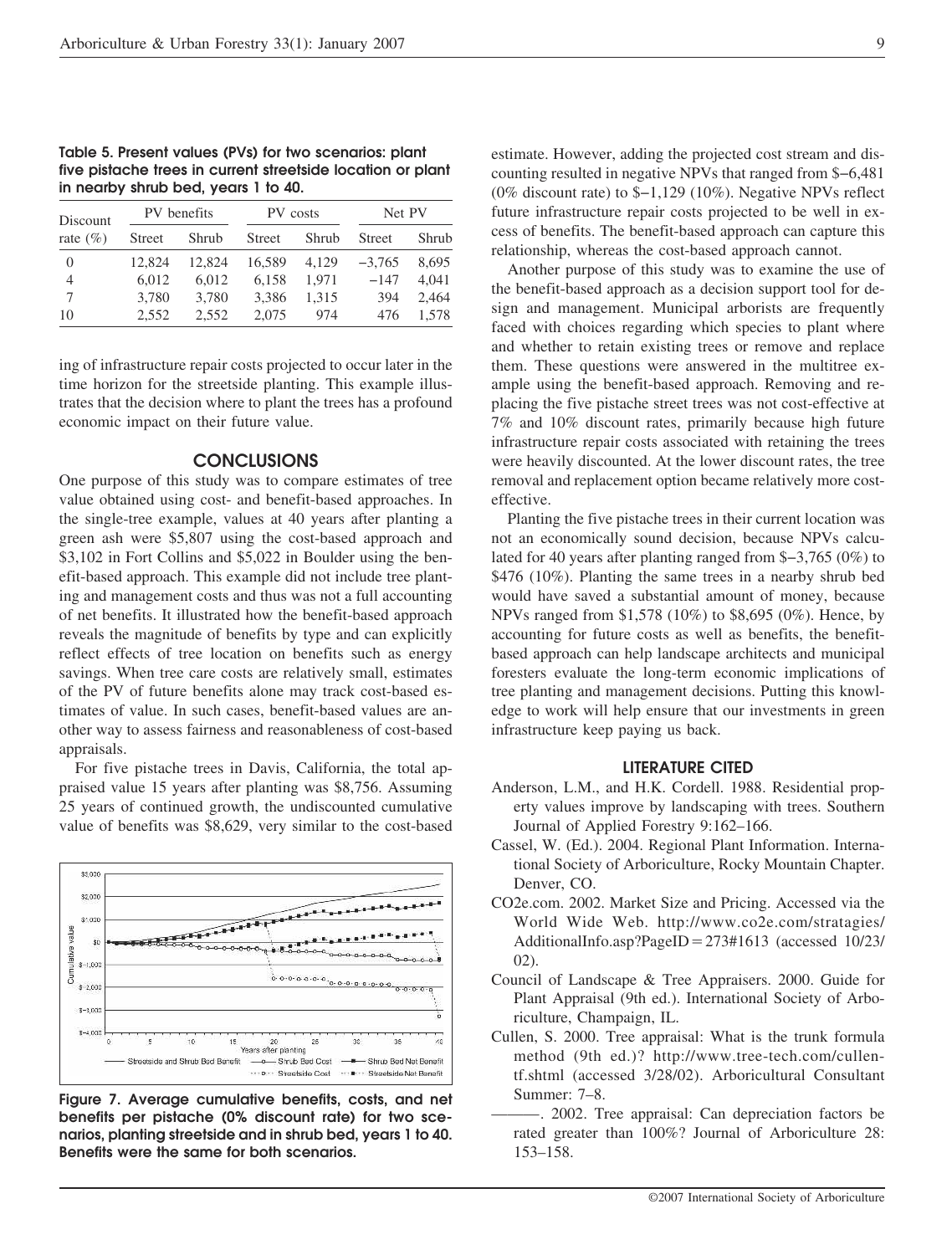———. 2005. Tree appraisal: Chronology of North American industry guidance. Journal of Arboriculture 31: 157–162.

- Loux, K.D. 2002. City of Davis, Community Forest Management Plan. City of Davis, Parks and Community Services Department. Davis, CA.
- Maco, S.E., and E.G. McPherson. 2003. A practical approach to assessing structure, function, and value of street tree populations in small communities. Journal of Arboriculture 29:84–97.
- McPherson, E.G., and J. Muchnick. 2005. Effects of street tree shade on asphalt concrete pavement performance. Journal of Arboriculture 31:303–310.
- McPherson, E.G., and J.R. Simpson. 1999. Carbon Dioxide Reductions Through Urban Forestry. General Technical Report PSW-171. USDA Forest Service, Pacific Southwest Research Station. Albany, CA.
- McPherson, E.G., J.R. Simpson, P.J. Peper, S. Gardner, K. Vargas, J. Ho, and Q. Xiao. 2005a. City of Boulder, Colorado Municipal Tree Resource Analysis. Internal Technical Report. Center for Urban Forest Research, USDA Forest Service, Pacific Southwest Research Station. Davis, CA.
- McPherson, E.G., J.R. Simpson, P.J. Peper, S.E. Maco, and Q. Xiao. 2005b. Municipal forest benefits and costs in five U.S. cities. Journal of Forestry 103:411–416.
- McPherson, E.G., J.R. Simpson, P.J. Peper, S.E. Maco, Q. Xiao, and P.J. Hoefer. 2003. Northern Mountain and Prairie Community Tree Guide. Center for Urban Forest Research, USDA Forest Service, Pacific Southwest Research Station. Davis, CA.
- McPherson, E.G., J.R. Simpson, P.J. Peper, and Q. Xiao. 1999. Benefit-cost analysis of Modesto's municipal urban forest. Journal of Arboriculture 25:235–248.
- Peper, P.J., E.G. McPherson, and S.M. Mori. 2001. Equations for predicting diameter, height, crown width, and leaf area of San Joaquin Valley street trees. Journal of Arboriculture 27:306–317.
- Pillsbury, N.H., J.L. Reimer, and R.P. Thompson. 1998. Tree volume equations for fifteen urban species in California. Technical Report 7. Urban Forest Ecosystems Institute, California Polytechnic State University. San Luis Obispo, CA.
- Randrup, T.B. 2005. Development of a Danish model for plant appraisal. Journal of Arboriculture 31:114–123.
- Scott, K.I., E.G. McPherson, and J.R. Simpson. 1998. Air pollutant uptake by Sacramento's urban forest. Journal of Arboriculture 24:224–234.
- Scott, K.I., J.R. Simpson, and E.G. McPherson. 1999. Effects of tree cover on parking lot microclimate and vehicle emissions. Journal of Arboriculture 25:129–142.
- Tyrvainen, L. 2001. Economic valuation of urban forest benefits in Finland. Journal of Environmental Management 62:75–92.
- Wang, M.Q., and D.J. Santini. 1995. Monetary values of air pollutant emissions in various U.S. regions. Transportation Research Record 1475:33–41.
- Watson, G. 2002. Comparing formula methods of tree appraisal. Journal of Arboriculture 28:11–18.
- WC-ISA. 2004. Species Classification and Group Assignment. Western Chapter, International Society of Arboriculture. Cohasset, CA.
- Winer, A.M., J. Karlik, J. Arey, Y. Chung, and A. Reissell. 1998. Biogenic Hydrocarbon Inventories for California: Generation of Essential Databases. Final Report, California Air Resources Board Contract No. 95. Sacramento, CA.
- Xiao, Q., E.G. McPherson, S.L. Ustin, and M.E. Grismer. 2000. A new approach to modeling tree rainfall interception. Journal of Geophysical Research 105:29173–29188.

*E. Gregory McPherson* 

*Director, Center for Urban Forest Research USDA Forest Service Pacific Southwest Research Station c/o Department of Plant Science, MS-6 One Shields Avenue University of California Davis, CA 95616, U.S. gmcpherson@fs.fed.us* 

**Résumé.** L'évaluation des arbres basée sur les bénéfices permet d'obtenir des estimés alternatifs quant à une valeur raisonnable et honnête pour des arbres, et ce tout en illustrant la contribution relative des différents types de bénéfices. Cette étude compare des estimations de la valeur des arbres obtenues à partir d'une approche basée sur le coût et d'une approche basée sur les bénéfices. L'approche à partir des coûts fait appel à la méthode de la surface terrière développée par le CTLA (*Council of Trees and Landscape Appraisers*) et l'approche sur la base des bénéfices fait appel à un calcul de la valeur actuelle nette – bénéfices totaux futurs auxquels sont soustraits les coûts escomptés jusqu'au présent – des bénéfices futurs et des coûts au moyen de données de croissance des arbres et de modèles numériques. Dans un exemple hypothétique, la valeur d'un frêne de Pennsylvanie (*Fraxinus pennsylvanica*) de 40 ans a été établi à 5807\$ par l'approche du coût, et 3102\$ (pour un arbre poussant à Fort Collins au Colorado) ou 5022\$ (pour un arbre poussant Boulder au Colorado) au moyen de l'approche sur la base des bénéfices. Néanmoins, cet exemple n'a pas pris en considération les coûts de plantation et de gestion. Dans le cadre d'un exemple pour des arbres multiples avec cinq pistachiers (*Pistacia chinensis*) de rue de 15 ans à Davis en Californie, la méthode de la surface terrière (sur la base du coût) a donné une valeur de 8756\$ alors que celle obtenue par l'approche des bénéfices s'est avérée négative, et ce à partir de taux d'escompte entre 0 et 10%. Des valeurs négatives sur la base